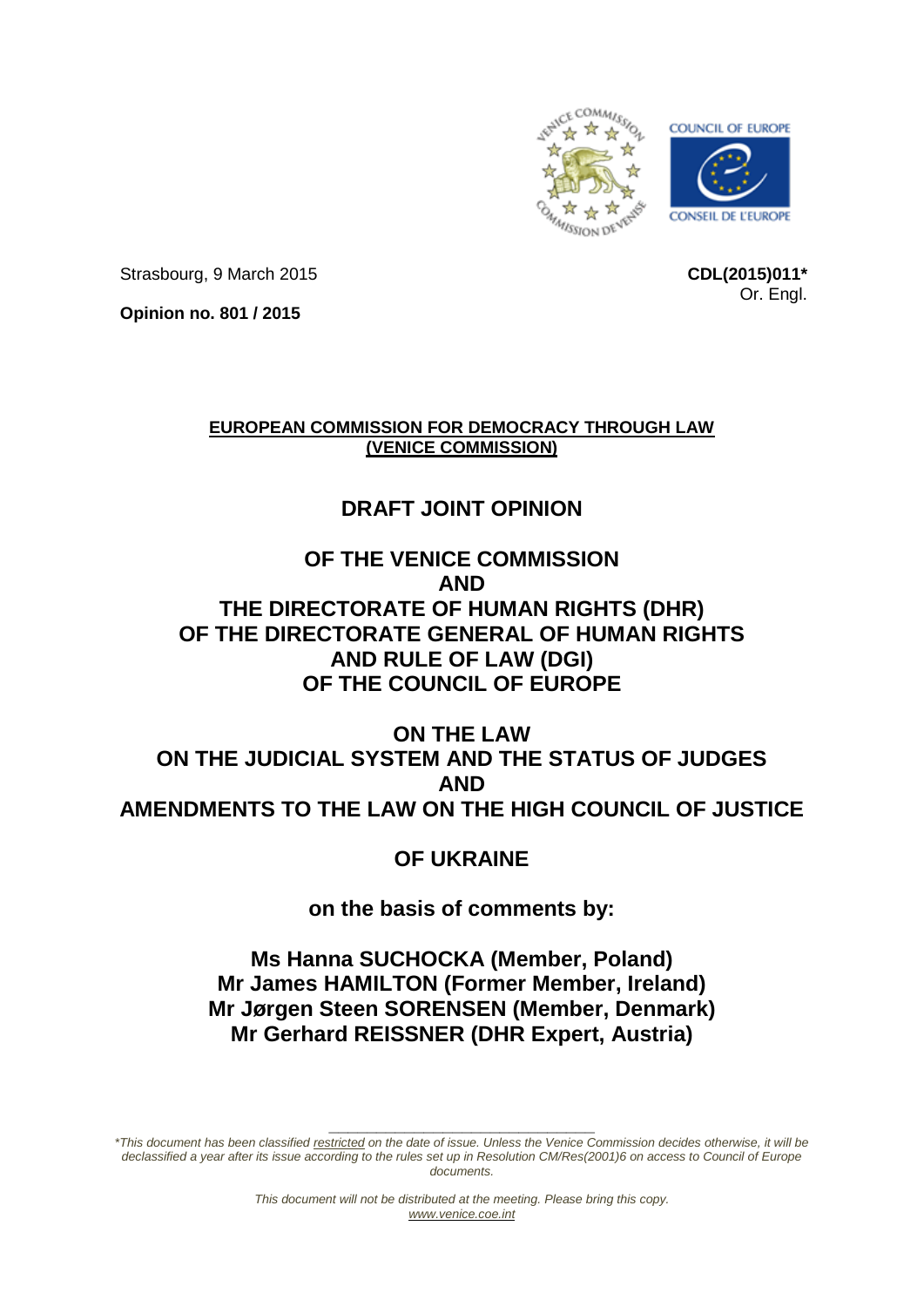# **Table of Contents**

| I.  |                                                                            |
|-----|----------------------------------------------------------------------------|
| П.  | Background information and Preliminary observations and Remarks3           |
| Ш.  |                                                                            |
| IV. |                                                                            |
| А.  | Principles of judicial power (Section I of the Law) - Language of trial  6 |
| В.  |                                                                            |
| 1.  |                                                                            |
| 2.  |                                                                            |
| 3.  | The Power of the President of Ukraine in establishment and abolition of    |
| C.  |                                                                            |
| 1.  |                                                                            |
| 2.  |                                                                            |
| D.  |                                                                            |
| 1.  |                                                                            |
| 2.  |                                                                            |
| Ε.  |                                                                            |
| F.  |                                                                            |
| G.  |                                                                            |
| 1.  |                                                                            |
| 2.  |                                                                            |
| Η.  |                                                                            |
| V.  |                                                                            |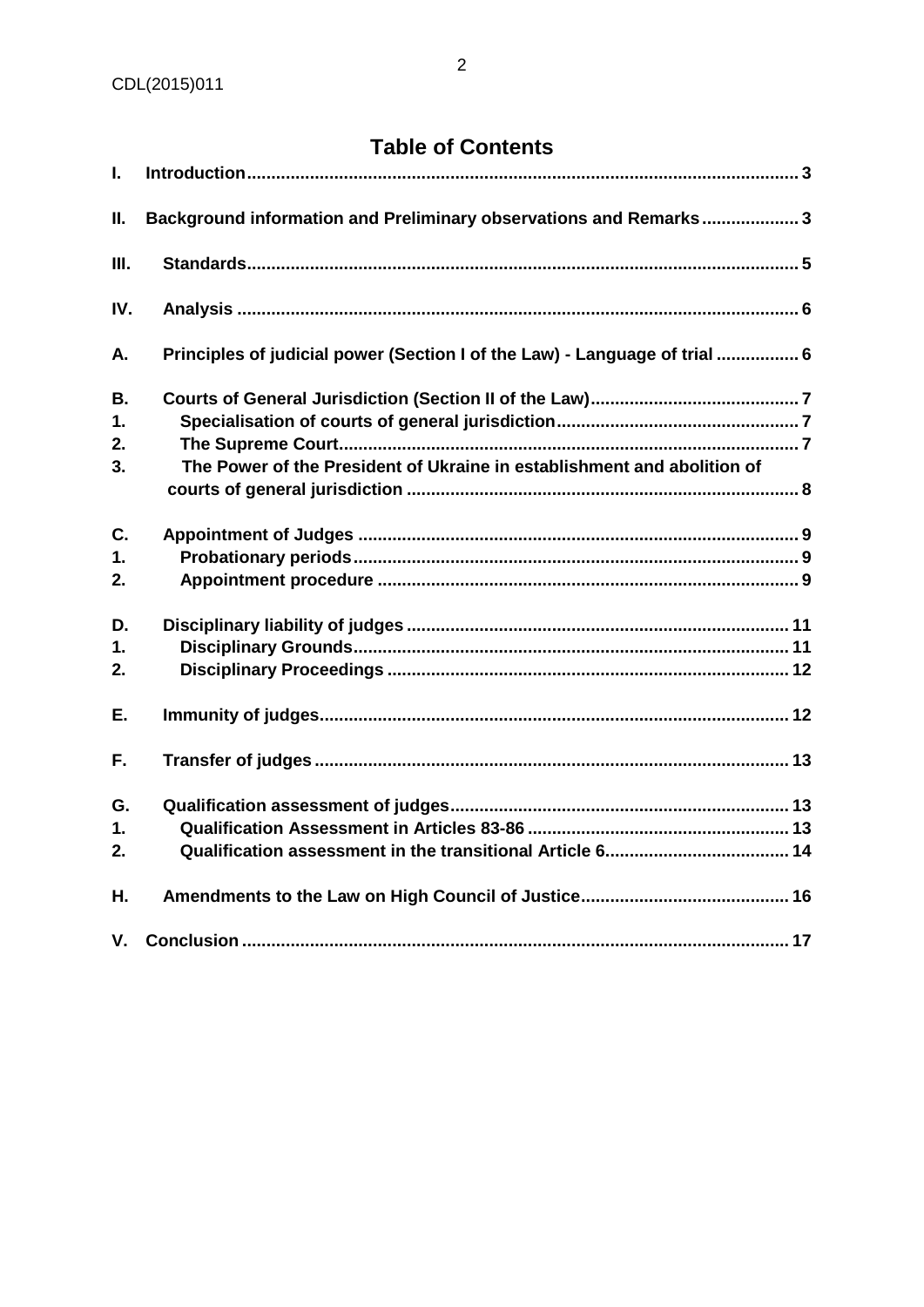$\overline{a}$ 

# <span id="page-2-0"></span>**I. Introduction**

1. In a letter dated 20 February 2015, the Head of the Presidential Administration of Ukraine requested the opinion of the Venice Commission on the Law on Ensuring the Right to a Fair Trial of Ukraine adopted by the *Verkhovna Rada* on 12 February 2015. This law includes amendments to the Code on Administrative Offences, to different procedural codes, to the Law on the High Council of Justice and also to the Law on the Judicial System and the Status of Judges.

2. The Venice Commission invited Ms Hanna Suchocka (Poland), Mr James Hamilton (Ireland) and Mr Jørgen Steen Sorensen (Denmark) to act as rapporteurs for this Joint opinion. Mr Gerhard Reissner (Austria) analysed the law and the amendments to the Law on the High Council of Justice on behalf of the Directorate of Human Rights ("the Directorate").

3. On 24 February 2015 a delegation of the Venice Commission and the Directorate, including Mr Hamilton and Mr Reissner, held a meeting at the Council of Europe Office in Paris with the representatives of the Ukrainian authorities (Mr. Oleksiy Filatov, Deputy Head of the Presidential Administration of Ukraine and Ms. Oksana Syroid, Vice-Speaker of the *Verkhovna Rada*). It was agreed during this meeting that the Joint Opinion would be limited to the examination of the Law on the Judicial System and the Status of Judges (hereinafter "the Law") and the amendments to the Law on High Council of Justice (CDL-REF(2015)004). The Venice Commission and the Directorate are grateful to the Ukrainian authorities for their excellent co-operation.

4. Previously, on 13 November 2014, the Minister of Justice of Ukraine had requested the opinion of the Venice Commission on a Draft Law, prepared by the Ministry of Justice, on Amending the Law on the Judicial System and the Status of Judges. The Venice Commission already prepared a Preliminary Opinion on this Draft<sup>1</sup>. However, it appears that the Draft presented by the Ministry of Justice was not finally adopted by the *Verkhovna Rada.* The recommendations of the Venice Commission in the Preliminary Opinion remain valid in so far as the issues raised therein are not addressed within the Law currently submitted to the examination of the Venice Commission and the Directorate in the present Joint Opinion.

5. The present Joint Opinion is based on the English translation of the Law and the amendments to the Law on the High Council of Justice, which may not accurately reflect the original version on all points. Some of the issues raised may therefore find their cause in the translation rather than in the substance of the provisions concerned.

6. *This Draft Joint opinion which was prepared on the basis of the comments submitted by the experts mentioned above was adopted by the Venice Commission at its (…) Plenary Session, in Venice, (…) 2015.* 

# <span id="page-2-1"></span>**II. Background information and Preliminary observations and Remarks**

7. The request of 20 February 2015 made by the Head of the Presidential Administration of Ukraine was accompanied by an "Explanatory Note" on the Law on the Judicial System and the Status of Judges and the amendments to the Law on High Council of Justice, providing some explanations on the background and the purpose of the Law and the amendments.

 $1$  CDL-AD(2015)004 Preliminary Opinion on the Draft Law on Amending the Law on Amending the Law on the Judicial System and the Status of Judges.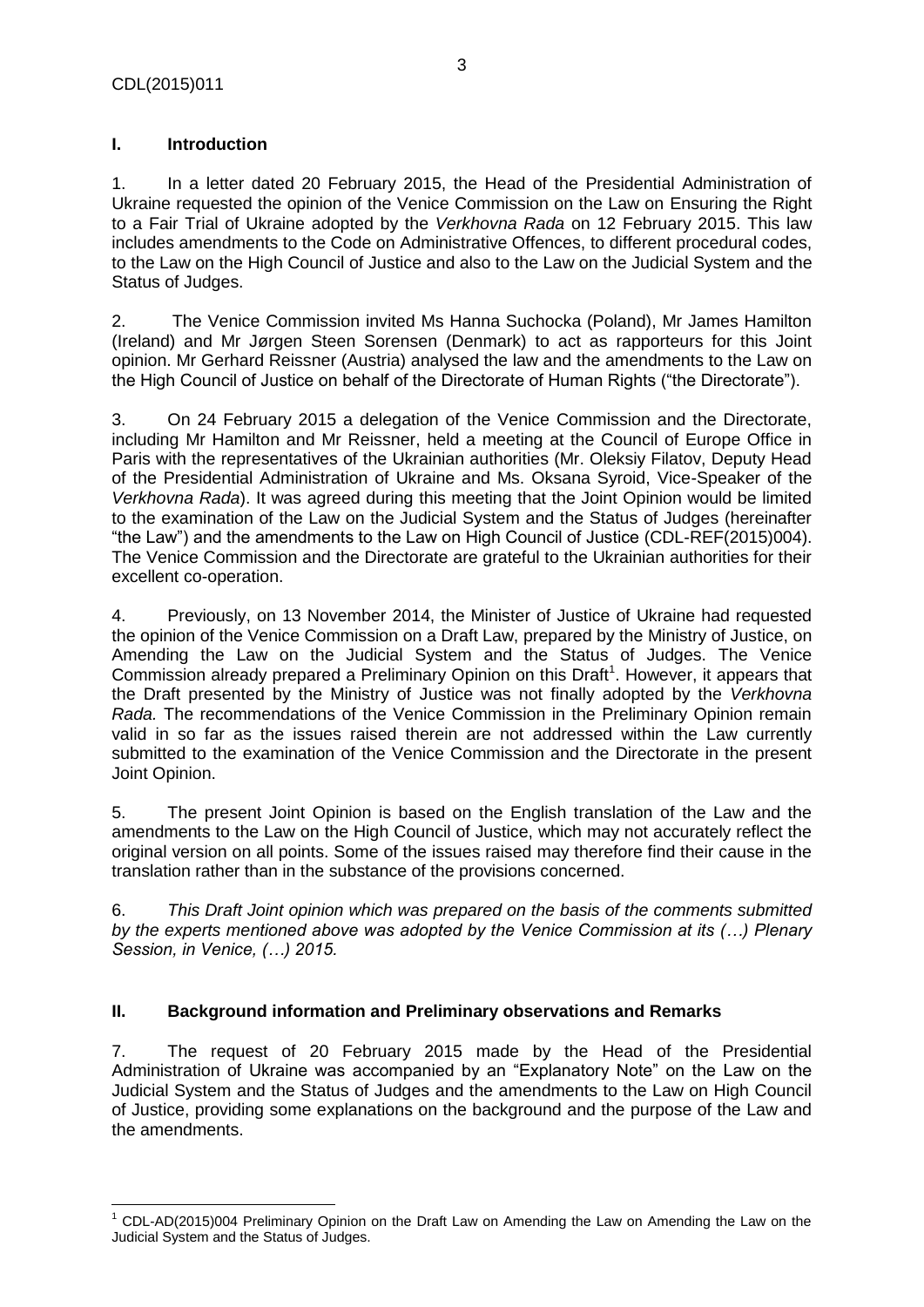8. It appears from the Explanatory Note that the Law was originally developed by the Judicial Reform Council (an expert advisory body to the President of Ukraine composed of international experts, non-governmental organisations, government officials, judges and other legal community representatives) which was established to drive forward reforms in justice sector as part of the implementation of the Sustainable Development Programme<sup>2</sup>.

9. According to the Explanatory Note, the Law appears to be the first step towards a comprehensive judicial reform in Ukraine in order to reconcile the Ukrainian legislation on the judiciary with international standards, to the extent possible under the current constitutional provisions. It is explained that the Law is aimed in particular at improving the competence and professionalism of judges, providing efficient anti-corruption mechanisms, ensuring the independence of judges and eliminating political influence on the judiciary, securing access to justice, transparency and openness of trial and strengthening the role of the Supreme Court to increase consistency of the jurisprudence.

10. During the Paris meeting on 24 February, the representatives of the authorities explained to the Delegation that the next step in the reform process on the judiciary would be the introduction of constitutional amendments in order to achieve medium-term and longterm goals in the reform process of the justice sector. According to the Explanatory Note, the future constitutional amendments will include :

- establishment of a single body entrusted with protection of the independence of judges and training of the judicial corps, respecting the principle of separation of powers;
- Raising formal requirements for judicial candidates;
- Optimising the number of levels of court of general jurisdiction in Ukraine;
- Reviewing constitutional powers of the President of Ukraine and the Parliament in the justice sector.

11. The representatives of the authorities informed the Venice Commission and the Directorate that a constitutional reform commission will soon be established by the President of Ukraine in order to prepare draft constitutional amendments. This Commission was in fact established by decree of the President of Ukraine of 3 March 2015.

12. The Venice Commission has provided a series of opinions on Ukraine's judiciary. Some of those opinions concern draft constitutional amendments whereas others concern draft amendments to the ordinary legislation, in particular to the Law on the Judicial System and the Status of Judges. The Joint Opinion on the Law on the Judicial System and the Status of Judges adopted in October  $2010<sup>3</sup>$  and the Joint Opinion adopted in October 2011 on the draft law amending the Law on the Judiciary and the Status of Judges $4$  welcomed some positive aspects, such as the automatic case-flow and case assignment system or the restoration of a number of important competences of the Supreme Court and the organisation of disciplinary proceedings.

13. However, the Venice Commission also emphasized in these Opinions that the most serious criticism stems from the Constitution. Therefore, the Commission recommended that the Constitution be amended, implying that a reform of the judiciary would be incomplete with regard to European standards without remedying deficiencies which find their origins in the constitutional provisions. The Venice Commission underlined that constitutional amendments should mainly concern the exclusion of the role of political organs in the

 2 See [http://www.president.gov.ua/en/news/32046.html.](http://www.president.gov.ua/en/news/32046.html) The top priorities of the Sustainable Development Programme are reform of the national security and defence system, renewal of authorities and anti-corruption reform, judicial and law enforcement reform, decentralization and public administration reform, deregulation and development of entrepreneurship, healthcare reform and tax reform.

<sup>3</sup> CDL-AD(2010)026, para. 128.

 $4$  CDL-AD(2011)033, Joint Opinion on the Draft Law Amending the Law on the Judiciary and the Status of Judges and Other Legislative Acts of Ukraine (Venice, 14-15 October 2011), para. 77.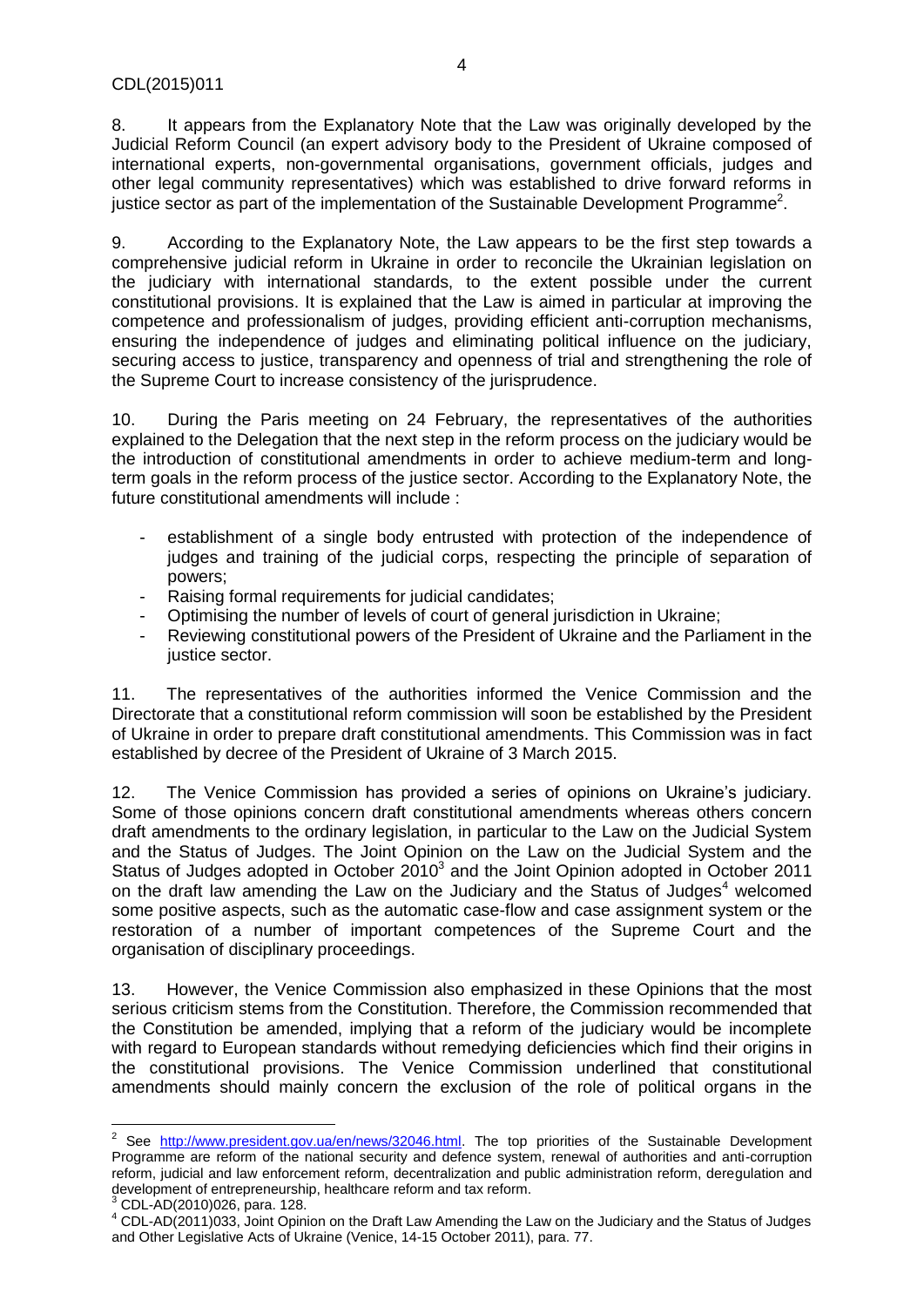appointment and removal of judges and the reduction of their role in the establishment of courts and in the composition of the High Council of Justice, a substantial part of which should be judges, elected by their peers, the elimination of the role of the *Verkhovna Rada* in lifting judges' immunities, the introduction of principles deriving from the European Convention on Human Rights (hereinafter "the ECHR") in the Constitution, such as the right to a fair and public trial within a reasonable time by an independent and impartial tribunal.

14. In the same vein, the Venice Commission expressed its positive opinion on "the Draft Law on Amendments to the Constitution, Strengthening the Independence of the judges and on the Changes to the Constitution proposed by the Constitutional Assembly of Ukraine<sup>75</sup>. This draft was seen as a good starting point for a reform of the judiciary, but finally was not adopted.

15. In view of the above, the Venice Commission and the Directorate welcome the determination of the Ukrainian authorities to introduce constitutional amendments in order to ensure that the Ukrainian judicial system fully complies with European standards concerning the independence of the judiciary. Indeed, the Law subject of the present Joint Opinion is rooted in the existing Constitution which prevents fundamental changes in the judicial system and the drafters had to maintain a number of negative solutions of the existing system, which was criticised by the Venice Commission in its previous opinions.

16. In addition, the Venice Commission and the Directorate consider that effectively reforming the judiciary in Ukraine is not only a question of adopting legislative texts, but also depends on the political will and the practical implementation of the provisions to create a truly independent judiciary. This means that the links between the judiciary and political organs that have existed for many years need to be terminated and the patterns of behaviour in their relations and within the judiciary should change. A good law is certainly a good preliminary step in this respect but the political will and effective implementation of the amendments are necessary elements in order to prevent the reform from remaining a mere declaration.

# <span id="page-4-0"></span>**III. Standards**

 $\overline{\phantom{a}}$ 

17. Independence, impartiality, integrity and professionalism are the core values of the judiciary. The Venice Commission and the Directorate will examine the draft amendment law in the light of international standards on the independence of the judiciary, as in particular reflected in:

- Article 6 of the ECHR and the case-law of the European Court of Human Rights (hereinafter "ECtHR");
- Judicial Appointments, Report adopted by the Venice Commission at its 70th Plenary Session (Venice, 16-17 March 2007) (CDL-AD (2007)028);
- Report on the Independence of the Judicial System Part I: the Independence of Judges adopted by the Venice Commission at its 82th Plenary Session (Venice, 12- 13 March 2010);
- Recommendation CM/Rec (2010)12 of the Committee of Ministers of the Council of Europe to Member States on Judges: independence, efficiency and responsibilities (which replaces the Recommendation Rec (94)12 of the Committee of Ministers to Member States on the independence, efficiency and role of judges);

<sup>&</sup>lt;sup>5</sup> CDL-AD(2013)014, Opinion on the Draft Law on the Amendments to the Constitution, Strengthening the Independence of Judges and on the Changes to the Constitution proposed by the Constitutional Assembly of Ukraine (Venice, 14-15 June 2013).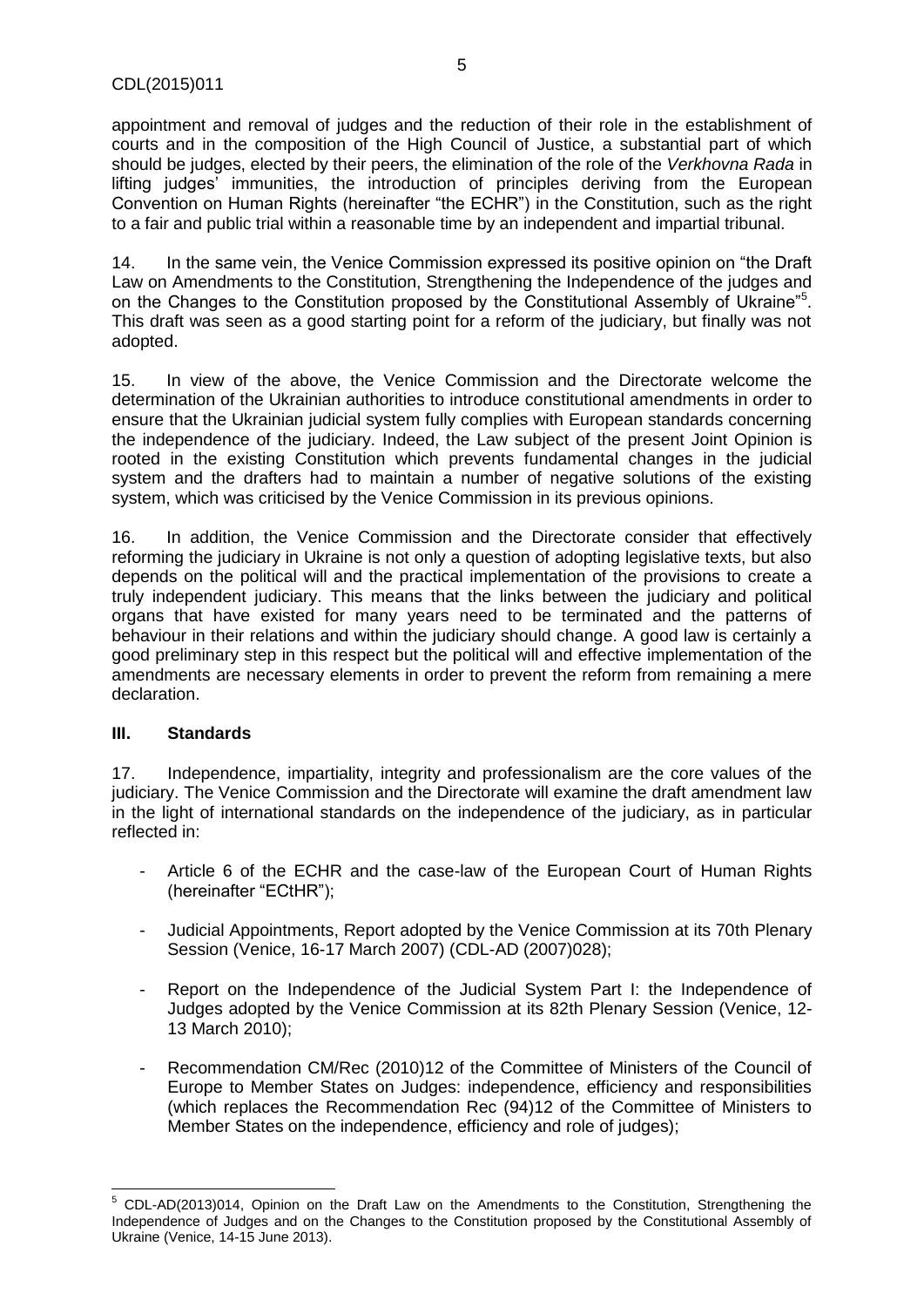- The European Charter on the Statute for Judges (adopted at the multilateral meeting on the statute for judges in Europe, organized by the Council of Europe, between 8- 10 July 1998);
- Opinion no. 1 (2001) of the Consultative Council of European Judges (CCJE) for the attention of the Committee of Ministers of the Council of Europe on standards concerning the independence of the judiciary and the irremovability of judges;
- Opinion no. 3 (2002) of the CCJE to the attention of the Committee of Ministers of the Council of Europe on the principles and rules governing judges' professional conduct, in particular ethics, incompatible behaviour and impartiality;
- Opinion no. 10 (2007) of the CCJE to the attention of the Committee of Ministers of the Council of Europe on the Council for the Judiciary at the service of society;
- Opinion no. 17 (2014) of the CCJE on the evaluation of Judge's work, the quality of Justice and respect for judicial independence;
- The Bangalore Principles of Judicial Conduct, 2001, as revised at the Roundtable Meeting of Chief Justices held in the Peace Palace, The Hague, November 25-26, 2002;
- Consultative Council of European Judges, Magna Carta of Judges (Fundamental Principles), Strasbourg, 17 November 2010);
- United Nations Basic Principles on the Independence of the Judiciary endorsed by General Assembly resolutions 40/32 of 29 November 1985 and 40/146 of 13 December 1985.
- The OSCE/ODIHR Kyiv Recommendations on Judicial Independence in Eastern Europe, South Caucasus and Central Asia (23-25 June 2010).

# <span id="page-5-0"></span>**IV. Analysis**

18. As concerns the form of this draft law, the Venice Commission reiterates its previous criticism that "*the Ukrainian legislator prefers a positive approach of making laws, in the sense of a legal 'positivism'".* This means that the legislator tries to mention or to enumerate all possible facts which can form the elements of a legal rule. This criticism was repeated in Opinion CDL-AD(2011)033 worded slightly differently : "*The Commission was critical of the degree of detail of the earlier draft Law which it described as "quite voluminous" and as containing elements which were perhaps not necessary, or which could be delegated to subordinate legislation, as a result of which some of the rules were difficult to find and to know. The new text for the most part continues this detailed approach of law making. There are in addition a number of examples of duplication where the same rule is to be found in more than one part of the text"*.

19. The new draft law submitted for opinion is written more or less in the same legislative technique. The internal structure of the draft law follows the structure of the current Law. It appears to be quite (even too) voluminous, especially in regulation of details which could be delegated to subordinate legislation. This technique results in repetition of the same rules in different provisions.

# <span id="page-5-1"></span>**A. Principles of judicial power (Section I of the Law) - Language of trial**

20. Article 12 (Language of the judicial procedure and management of records in courts) and a number of other articles, such as Article 61(7) (Requirements to the people's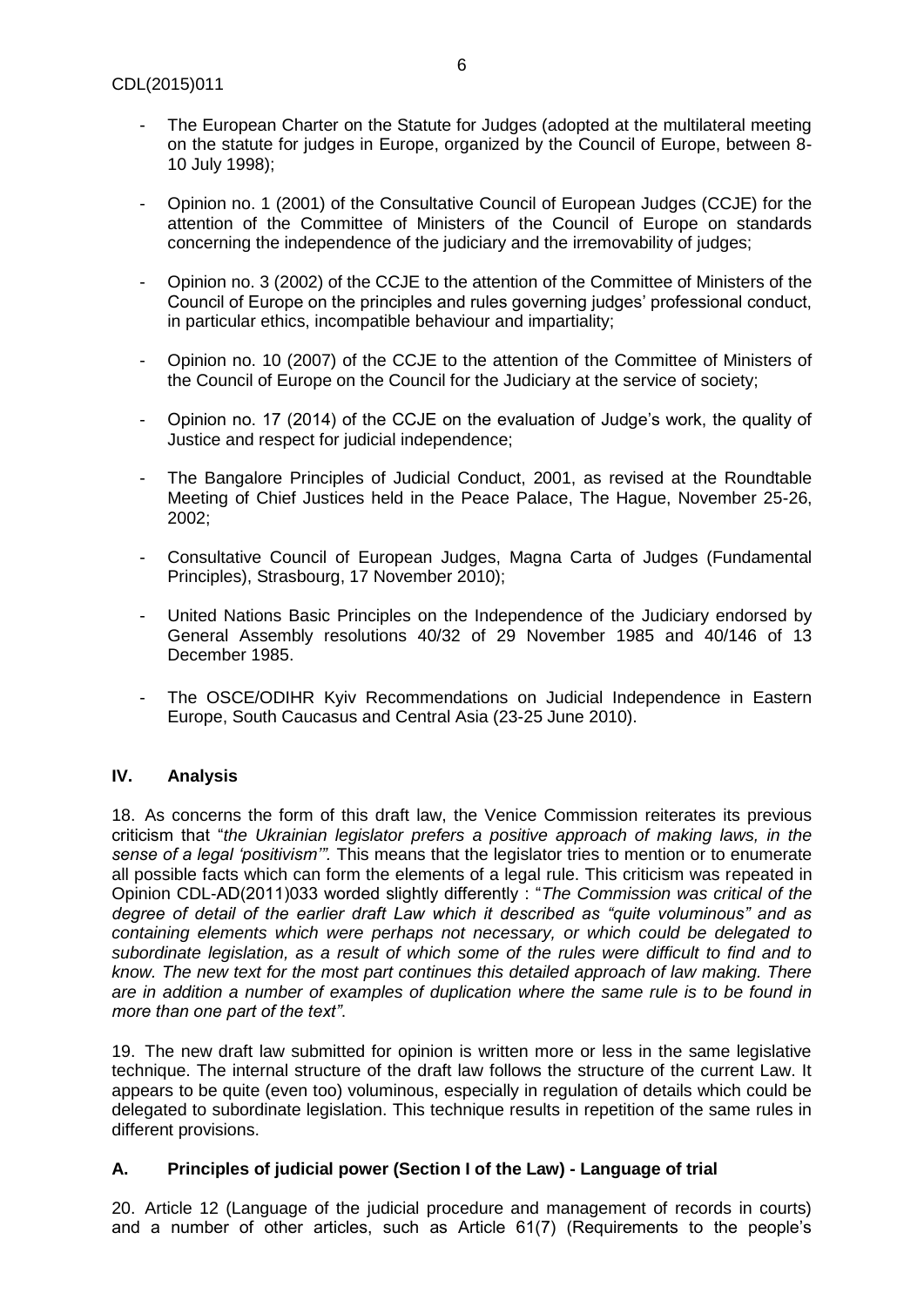assessors, jurors) deal with the question of language in court proceedings. The overall tenor of these articles is to provide for all court proceedings in Ukraine to take place in the Ukrainian language. Also, according to Article 61(7) persons who do not speak the national language are excluded from being a juror.

7

21. Article 12(3) recognises "the citizens' right to use their native language, or the language they speak, in the course of proceedings". This provision is welcome, but the guarantee it provides should not be limited to citizens and should be extended to all participants in court proceedings irrespective of their citizenship. The speakers of Russian and other languages thus have the right to have translation into their languages and to be allowed to use their language while giving evidence.

22. For the Venice Commission and the Directorate, it seems reasonable that all judges should have knowledge of the state language, but one has to wonder about a provision which would exclude a substantial part of the population from jury service. The question of language raises sensitive and difficult questions, not only in Ukraine but in many other countries, which are difficult to deal with in the context of a law on the judiciary as a side issue. The question of language should thus be carefully examined and addressed in a separate specific law by taking into account more practical and constructive solutions likely to enable effective access by all to Justice.

# <span id="page-6-0"></span>**B. Courts of General Jurisdiction (Section II of the Law)**

# **1. Specialisation of courts of general jurisdiction**

<span id="page-6-1"></span>23. According to Article 18 of the Law, courts of general jurisdiction "shall specialise in civil, criminal, commercial, administrative cases and cases of administrative offences". It appears that the commercial courts which would have been abolished in the Draft Law on the Judicial System and the Status of Judges previously submitted to the Venice Commission by the Ministry of Justice, are retained as a specialised form of courts. This is a matter for a policy choice by the authorities as to what system best suits the circumstances of the country.

24. However, the Venice Commission and the Directorate reiterate the previous consideration in para. 21 of the Opinion CDL-AD (2011)033 that it would have been easier to divide the courts of general jurisdiction into four orders, civil, commercial, criminal and administrative. In any case, the reform of the court structure system could be dealt with within the framework of the implementation of future constitutional amendments.

# **2. The Supreme Court**

<span id="page-6-2"></span>25. Article 13(5) of the Law provides that conclusions regarding application of the law provisions specified in resolutions of the Supreme Court of Ukraine shall be taken into account by other courts of general jurisdiction, which should have the right to depart from those conclusions only by providing for substantiated decisions. This seems to be a good solution in a system which while lacking a doctrine of binding precedents nevertheless seeks to provide for a consistent approach to legal interpretation. The provision appears to follow the recommendation made in the Joint Opinion CDL-AD(2011)033, para. 29 and is welcome.

26. Previous opinions of the Venice Commission were critical about the reduction in the competences of the Supreme Court. A previous draft submitted to the Venice Commission for opinion in 2011 provided that the Supreme Court shall " *review cases regarding unequal application by courts (court) of the same rule of substantive or procedural law in similar legal relations regarding the decisions that have entered into force when any other means for appeal were exhausted;"<sup>6</sup> .* In its Opinion CDL-AD(2011)033, the Venice Commission welcomed this draft provision which extended the power of review of the Supreme Court also

**<sup>.</sup>**  $6$  CDL-REF (2011)043.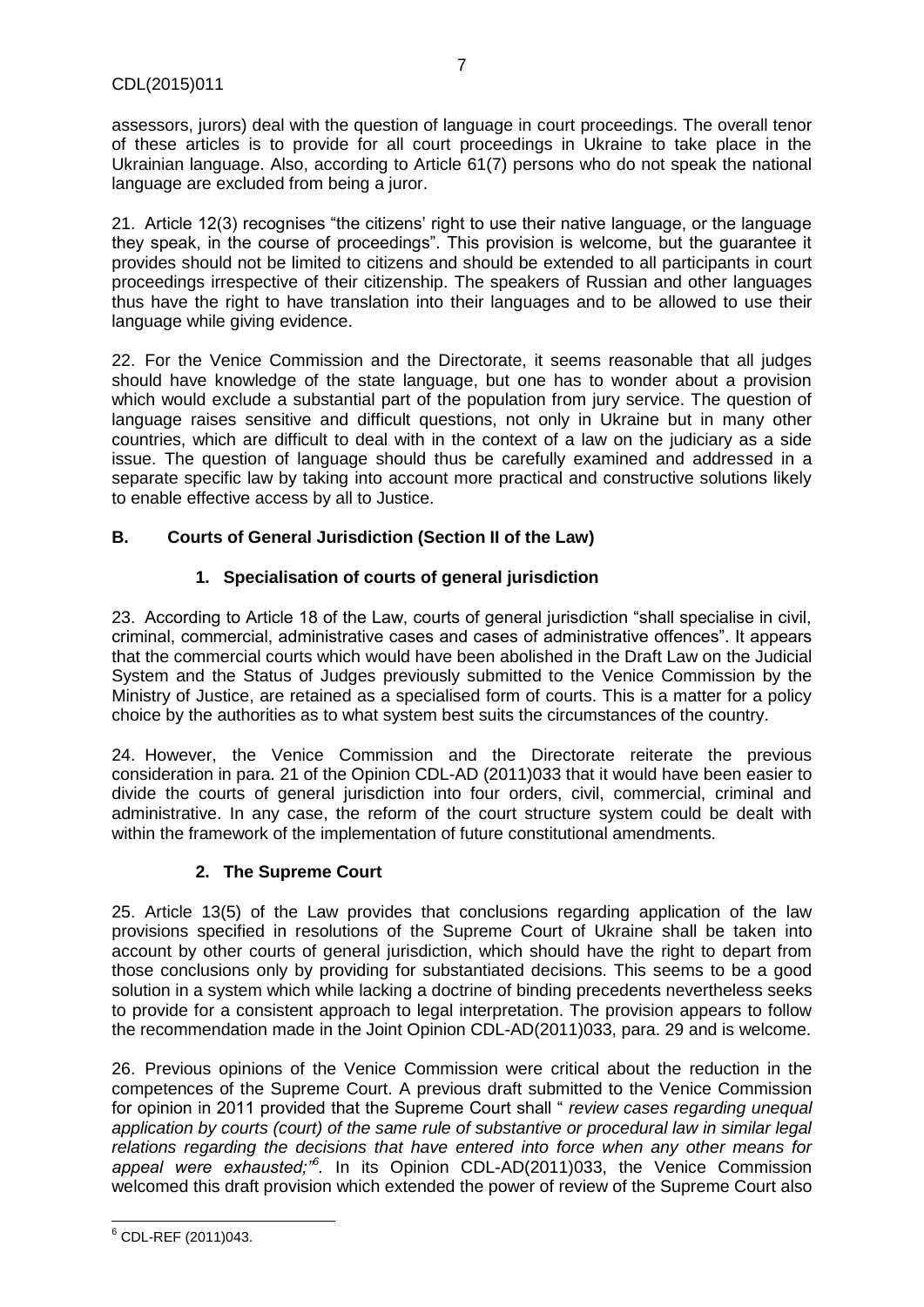to procedural law, which was limited to the rules of substantive law in the Law on the Judicial System as in force at the material time.

27. The new Law subject to the present Joint Opinion, does not explicitly mention the separation between procedural and substantive law as to the review competence of the Supreme Court and stipulates in a more concise manner in its Article 38 that "*the Supreme Court is the highest judicial body of general jurisdiction of Ukraine, which ensures unity of judicial practice following the procedures and in the manner specified by the procedural law*." It seems that the term "general jurisdiction" covers the power to review cases not only for unequal application of substantive law, but also for procedural regulations. This is welcome, but it is preferable that it be clearly spelled out in the provision.

28. Moreover, certain issues such as the existence of two levels of cassation courts could be addressed following constitutional amendments.

29. Lastly, under Article 77 of the Law, a retired judge of the Constitutional Court could be appointed to the Supreme Court without an interview or an examination of the judge's dossier. This seems to contradict the provisions in the amended Law which points towards the introduction of competitive procedures in judicial appointments as a general rule.

#### **3. The Power of the President of Ukraine in establishment and abolition of courts of general jurisdiction**

<span id="page-7-0"></span>30. Article 19 of the Law on the procedures for establishment and dissolution of courts of general jurisdiction provides that "*courts of general jurisdiction shall be created, including by way of reorganisation, and dissolved by the President of Ukraine on the basis of a proposal of the State Judicial Administration of Ukraine*".

31. The powers given to the President of Ukraine in Article 19 of the Law appear to be broader than those accorded to the President in the Constitution according to which the President "*establishes courts by the procedure determined by law*" (Art. 106(23) of the Constitution).

32. Thus, a question arises as to the compatibility of Article 19 of the Law with Article 106(23) of the Constitution. During the Paris meeting, following a question raised by the Delegation, the authorities explained that in a decision, the Constitutional Court of Ukraine considered that the power to establish courts also includes, by necessity, the power to liquidate courts, and that from this point of view, Article 19 would be compatible with Article 106 of the Constitution.

33. The Venice Commission and the Directorate reiterate that the President's role should be a formal or ceremonial one making the order once appropriate proposal and recommendation has been made<sup>7</sup>. During the Paris meeting, the representatives of the authorities emphasised that the power of establishment and liquidation of courts as provided by Article 19 is a formal one and the proposal of the State Judicial Administration concerning the establishment or the liquidation of courts is binding on the President. This is welcome. However, the term "on the basis of a proposal" should then be replaced by "on the basis of a decision" in Article 19 in order to better reflect in the provision the interpretation given by the Ukrainian authorities.

34. In addition, if the President's function of establishing and liquidating courts is to remain in the Constitution, the future constitutional reform should ensure that the ceremonial character of that function is clearly reflected. However, for the Venice Commission and the

 7 See para. 22, CDL-AD(2011)033.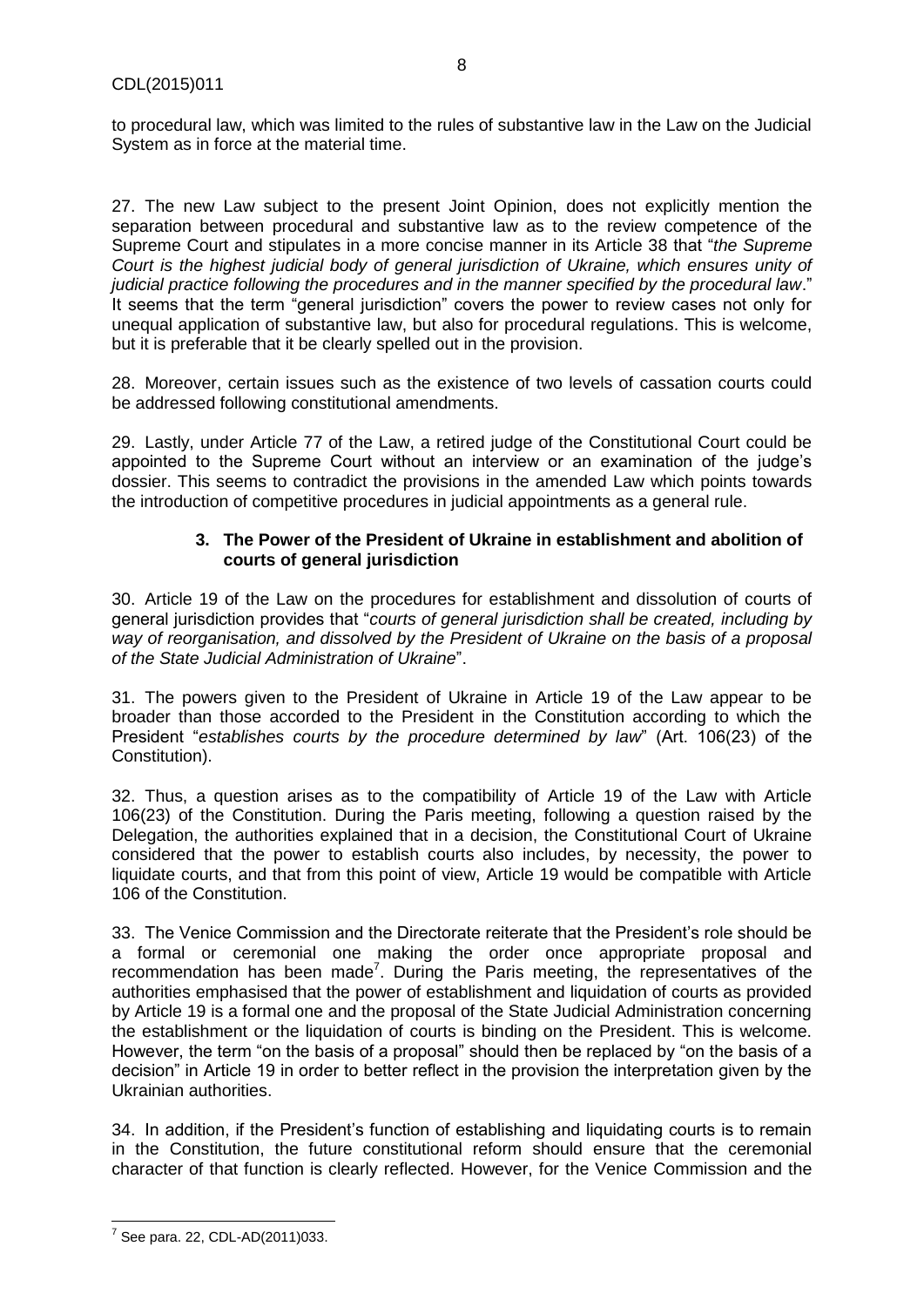Directorate, establishment and liquidation of courts should be a matter of legislation and constitutional amendments should be made in this direction.

35. Also, there are a number of articles in the Law which strengthen or emphasise the role of the President with regard to the judiciary without that being required by the current constitutional provisions. For example, according to Article 51 (2) the certificate of a judge appointed to the position for the first time shall be signed by the President of Ukraine. Further, according to Article 56 (2) judges are to be sworn in in the presence of the President. These provisions are perhaps intended to enhance the status of judges, but they might also be seen as giving support to political involvement with the judiciary, albeit in respect of rather formal matters.

# <span id="page-8-0"></span>**C. Appointment of Judges**

# **1. Probationary periods**

<span id="page-8-1"></span>36. Although the draft law includes a very detailed procedure on judicial appointments and on different stages of the procedure which is welcome for the sake of transparency, it maintains the separation between judges nominated for the first time for a limited period of time and judges nominated for an unlimited period of time. This separation results from Article 128 of the Constitution.

37. During the Paris meeting, the authorities informed the Delegation that the nomination of judges for limited period of time (probationary period) will be abolished and also eliminated from the Constitution with the future constitutional amendments. As the Venice Commission considered in its 2013 Opinion on draft constitutional amendments ${}^{8}$ , the abolition of probationary periods is welcomed and in line with the Venice Commission's recommendations. The future constitutional amendments should therefore provide for only one category of judges appointed for an unlimited period of time.

# **2. Appointment procedure**

# <span id="page-8-2"></span>*i. Temporary appointments*

38. The procedure for temporary appointments is provided in a detailed manner in Articles 65-75 of the Law.

39. Article 65(2)1 excludes from appointment as judges persons who are recognised by the court as incapable or partially capable. This does not appear to relate to mental or other illnesses since a separate subsection (Art. 65(2)1) deals with this issue and confines it to cases which prevent them from performing judicial duties. It needs to be clarified what is envisaged by this provision.

40. Many sections of Article 66 concerning the procedure for first appointment to the position of judge, refer to the "eligibility assessment" (see sections 5, 7, 8 and 9). It is clear that there are in fact two separate examinations at different stages of the procedure for appointment of a judge, respectively regulated by Article 69 (Eligibility assessment) and 72 (Qualification assessment). Unlike the Draft previously submitted to the Venice Commission in November 2014, the terminology used in the Law reflects this separation between two different examinations in order to avoid confusion.

41. Article 67(1)11 of the Law prohibits any request to an applicant for the position of judge to provide documents going beyond those specified in the Law. In order to avoid the protection provided to the candidate being circumvented, it might be desirable to prohibit in

**<sup>.</sup>**  $8$  CDL-AD(2013)014, para. 18.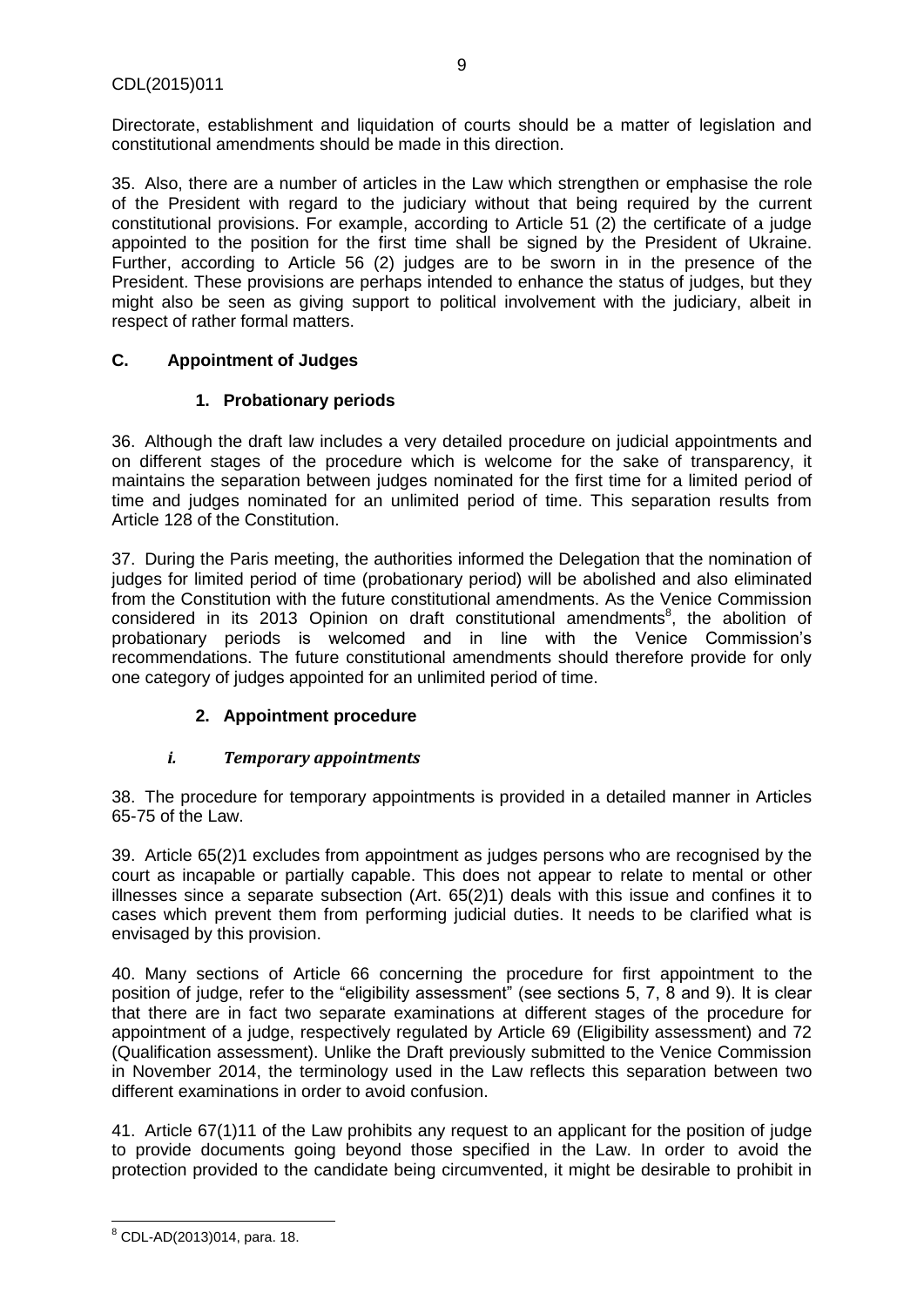addition the submission, receipt or consideration of any documents which are not relevant to assess the judge's professional skills, as political testimonies.

42. At the end of the procedure, which includes qualification examinations, special inspection of candidates, special preparation for a position of judge and conducting of a competition to fill the vacant position of a judge, the High Council of Justice, on the basis of a recommendation of the Qualification Commission $9$  (Art. 73(6)), recommends to the President of Republic the appointment of candidates as judges. It seems that the Law does not set any time limit within which the High Council of Justice should make the recommendation to the President and which would start running from the receipt of the recommendation of the Qualification Commission. Introduction of such a time limit is recommendable.

43. It appears from the wording of Article 74(1) of the Law that at this stage of the procedure the President's role is a formality. Article 74(1) provides that the appointment to a position of a judge "shall" be done by the President of Ukraine. In addition, according to the same Article, the President shall make the appointment "*without verification of the requirements for candidates for a position of a judge, established by this Law, and procedure for the selection of candidates for the position of a judge*". Also, according to Article 74(1)2, "*any enquiries regarding a candidate for a position of a judge shall not prevent their appointment to a position of a judge*". These provisions reflect the ceremonial or formal character of the role of the President in the appointments and are welcome.

44. However, according to the second sentence of Article 74(1)2 "*facts stated in those enquiries may serve as grounds for the President of Ukraine to raise an issue with the competent authorities of conducting an inquiry into those facts allowing a procedure envisaged by law*". During the Paris meeting, the representatives of the authorities assured the Commission and the Directorate that the possibility for the President to ask for an enquiry to the competent authorities, does not allow him to suspend the appointment procedure. In this respect, they referred to Article 74(2) which states that the President shall issue a decree on the appointment of a judge within thirty days of receipt of the proposal of the High Council of Justice. This is welcome; however, the consequences of this additional enquiry at the request of the President, concerning a judge the appointment of which is already proposed by the High Council, should be clarified in the Law. In any case the provision should not be interpreted as according to the President a substantial role in the evaluation of professional skills of a candidate which would go beyond a ceremonial role of appointment.

45. Generally, the procedure for examining and ensuring the suitability of candidates is elaborate and appropriate and appears to provide for good guarantees to avoid favouritism, nepotism or corruption.

# *ii. Lifetime appointments*

46. The procedure is regulated in detail in Draft Articles 76-80. The candidate submits a written application to the Qualification Commission to be recommended for a lifetime judicial position. The Qualification Commission reviews the information about the candidate, including information related to disciplinary sanctions or legal liability, and, if its decision is positive, recommends the appointment of the candidate to the *Verkhovna Rada*.

47. In its previous opinions, the Venice Commission considered many times that Parliament is not the appropriate organ to elect judges. In case a political organ is competent to elect judges, the danger that political considerations prevail over objective merits of a candidate cannot be excluded. In addition, the Law does not seem to take any measure in order to diminish the danger of politicisation of the procedure before the *Verkhovna Rada.* For instance, it appears that the Law does not provide for a requirement of qualified majority in

 9 A body composed of judges and formed by the Council of Judges of Ukraine.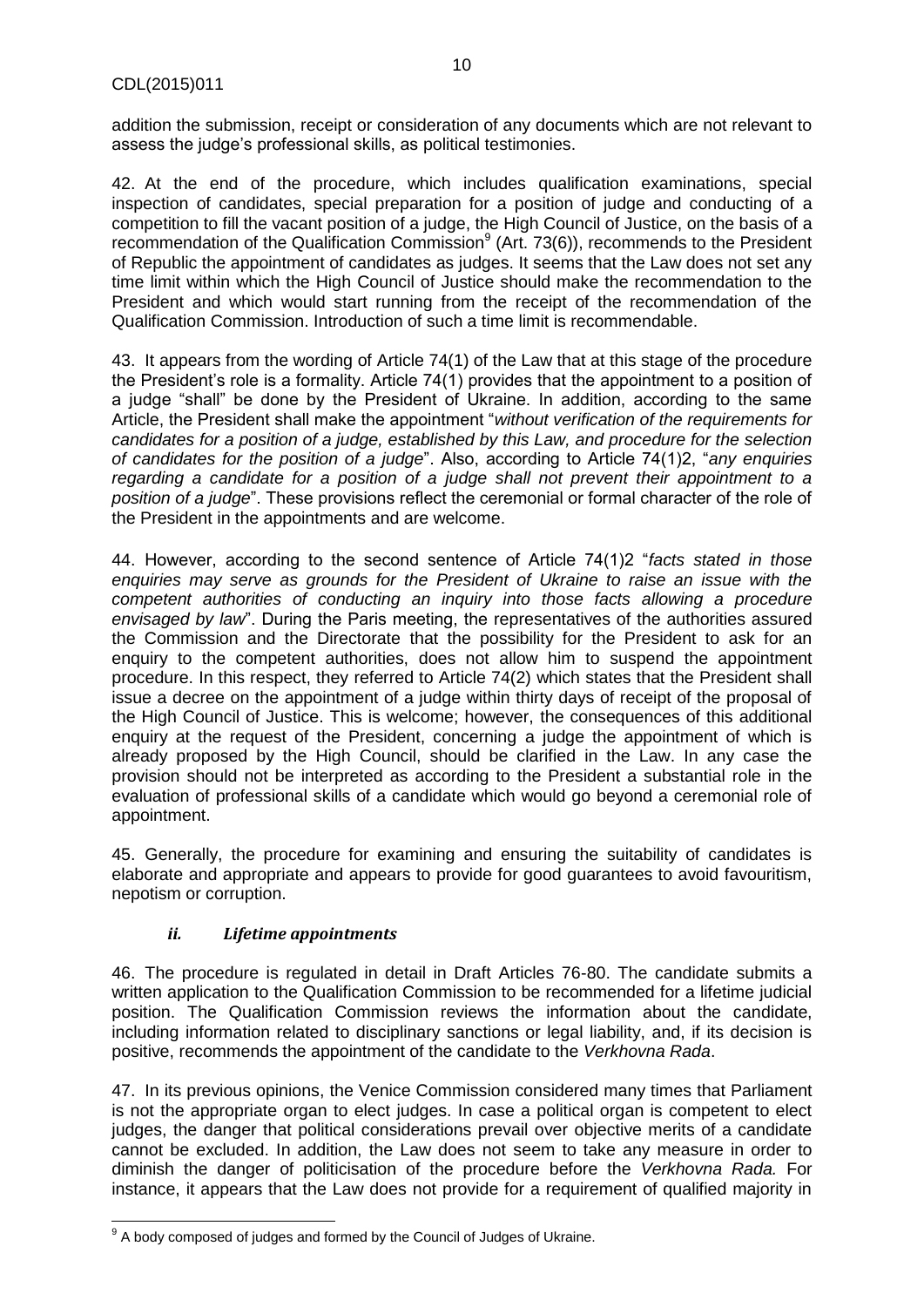parliament for the lifetime appointment of judges. Even in this case, despite the fact that the recommendation is made by a judicial body, i.e. Qualification Commission, the parliament, as a political body, *"is undoubtedly much more engrossed in political games and the appointments of judges could result in political bargaining in the parliament in which every member of Parliament coming from one district or another will want to have his or her own judge" (…) "Admittedly, in order to avoid the involvement of Parliament in the appointment of judges, it would be necessary to change Article 128 of the Constitution." <sup>10</sup>*

48. Consequently, the role of the *Verkhovna Rada* should be removed by way of a constitutional amendment, in the absence of which it is quasi impossible to prepare a new law which will fully meet all European standards. In case the involvement of the *Verkhovna Rada* cannot be removed from the Constitution, the involvement of the parliament should be mainly a ceremonial one and the decisive say in the election of judges should be entrusted to an independent body with a substantial part or the majority of members being judges elected by their peers (High Qualification Commission or a differently composed High Council of Justice). In this case, the Law could provide that the Parliament will appoint a candidate (with a qualified majority) where the statutory requirements are met so as to avoid any possibility of political interference. However, even this kind of regulation in the Law may require constitutional amendment.

# <span id="page-10-0"></span>**D. Disciplinary liability of judges**

# **1. Disciplinary Grounds**

<span id="page-10-1"></span>49. Article 92 deals with grounds for disciplinary liability of a judge. It appears from Article 92(1)1 that disciplinary liability may arise not only for intentional acts or serious negligence but for ordinary negligence. During the Paris meeting, the representatives of the authorities agreed on the principle that a judge should not be liable for actions occasioned by an ordinary negligence. Also, disciplinary liability should not be extended to judge's legal interpretation in adjudication process $11$ .

50. Further, according to Article 92(1)3 the disciplinary liability may also arise in case of "systemic or gross violation of judicial ethics rules that determine the authority of justice". The Venice Commission and the Directorate consider that in this clause it is unclear whether reference is made to an existing Code of Ethics or to general, unwritten rules. In a number of opinions, the Venice Commission has criticised the general penalisation of breaches of codes of ethics as too general and vague and insisted that much more precise provisions are needed where disciplinary liability is to be imposed<sup>12</sup>.

51. The Venice Commission has consistently pointed out that the breach of oath is too vague to be a standard for the dismissal of judges<sup>13</sup>. The ECtHR judgment in the recent case of *Oleksandr Volkov v. Ukraine* has also expressed concern over the breach of oath as a ground for the dismissal of judges and the possibility of an overly broad and inaccurate interpretation. In this respect, Article 97(2) of the Law (Disciplinary Penalties against Judges) which provides for detailed grounds for liability for "breach of oath" in order to exclude any wide discretion on the issue, is welcome. However, "breach of oath" is not mentioned among the grounds for disciplinary liability in Article 92 (Grounds for disciplinary responsibility of a judge). Therefore, the relationship between Articles 92 and 97(2) is not clear as to the breach of oath as a ground for disciplinary liability.

**<sup>.</sup>** *<sup>10</sup>* [CDL-AD\(2013\)014](http://www.venice.coe.int/docs/2002/CDL-AD(2002)026-e.asp), para. 28.

<sup>11</sup> See for example. CDL-AD(2014)032, Joint Opinion on the Draft Law on Making Changes to the Law on Disciplinary Liability and Disciplinary Proceedings of Judges of General Courts of Georgia (October 2014). See for example, Opinion on draft Code on Judicial Ethics of the Republic of Tajikistan (CDL-AD (2013)035); CDL-AD(2014)006, para. 35; CDL-AD(2014)007, para. 111.

<sup>13</sup> CDL-AD(2013)014, para. 24.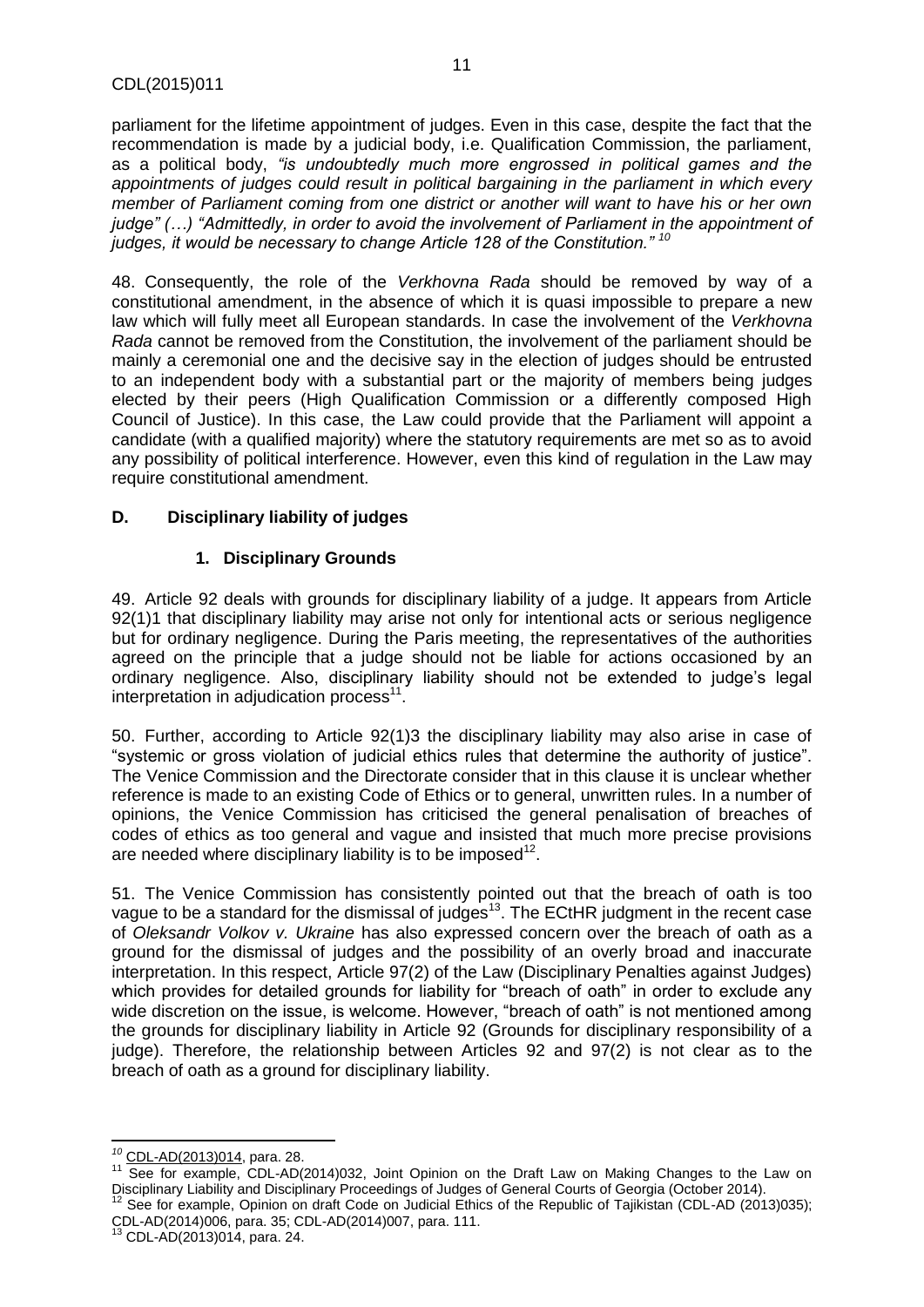52. Further, the criticism made by the ECtHR in its judgment in *Oleksandr Volkov v. Ukraine* and that of the Venice Commission concerning the parliamentary stage of the procedure of dismissal from office for breach of oath which "served to contribute to the politicisation of the procedure and aggravate inconsistency of the procedure with the separation of powers"<sup>14</sup> should also be taken into account. This, however, requires an amendment to Article 126 of the Constitution, which provides that "a judge is dismissed from office by the body that elected or appointed him or her in the event of "breach of oath", recognising thus the competence of Parliament, which appoints judges for permanent terms.

# **2. Disciplinary Proceedings**

<span id="page-11-0"></span>53. Article 94(1) regulates the disciplinary bodies. There are 1) the High Qualification Commission – for judges of local and appellate courts, and 2) the High Council of Justice – for judges of high specialised courts and the Supreme Court.

54. Article 95(12) provides that the consideration of a disciplinary case against a judge shall be "contention-based" which appears to point to the adversarial character of disciplinary proceedings. The guarantees for judges under disciplinary proceedings are also regulated in Article 95(13) according to which a judge "in respect of whom the issue of disciplinary responsibility is considered and/or his/her representative shall have the right to provide explanations, make motions to call witnesses, ask questions to participants in the proceedings, express objections, make motions and challenges".

55. Despite those positive developments in the Law, some clarifications are still necessary in order to better reflect the adversarial character of disciplinary proceedings. For instance, the person to play the role of advocate for the proposition that there is a breach of discipline is not clearly indicated. Whether this should be the representative of the commission for preliminary examination which should be in the possession of the facts of the disciplinary case, or the complainant who will know only his/her part of the story, should be clarified.

56. Article 99 deals with the right to appeal in disciplinary cases. According to the first paragraph of this provision, a judge of a local or appellate court may appeal the disciplinary decision to the High Council of Justice **or** to court. It is not clear from the text in what circumstances one appeal mechanism rather than the other should be used, although it may be presumed that the applicants should first appeal to the High Council of Justice before appealing to courts.

# <span id="page-11-1"></span>**E. Immunity of judges**

57. Draft art. 49 provides for a full immunity from detention or arrest without the consent of the *Verkhovna Rada.* A judge can be removed from office as a result of being brought to criminal liability by the Disciplinary Commission only on the basis of a reasoned request by the Prosecutor General (Art. 49(4)). Where the consent of a court is required for operative and search or investigative measures in respect of a judge, the motion must be brought by the Prosecutor General or his/her deputies and the head of regional prosecutor's office or their deputies. However, there is no limitation on the exercise of powers which do not require the consent of a court. It seems a reasonable protection for judges to expect the involvement of the Prosecutor General in proceedings against a judge.

58. As far as the basic immunity of judges is concerned, the Venice Commission has consistently opposed the conferring of immunities that go beyond functional immunity. Also, the Venice Commission has raised many times that the consent of the *Verkhovna Rada* for lifting judges' immunity is not an appropriate solution, since this involves a political body in a decision concerning the status of judges and their immunities. Consequently, the competence to lift judges' immunity should not belong to a political body like the *Verkhovna* 

**<sup>.</sup>**  $14$  para. 118.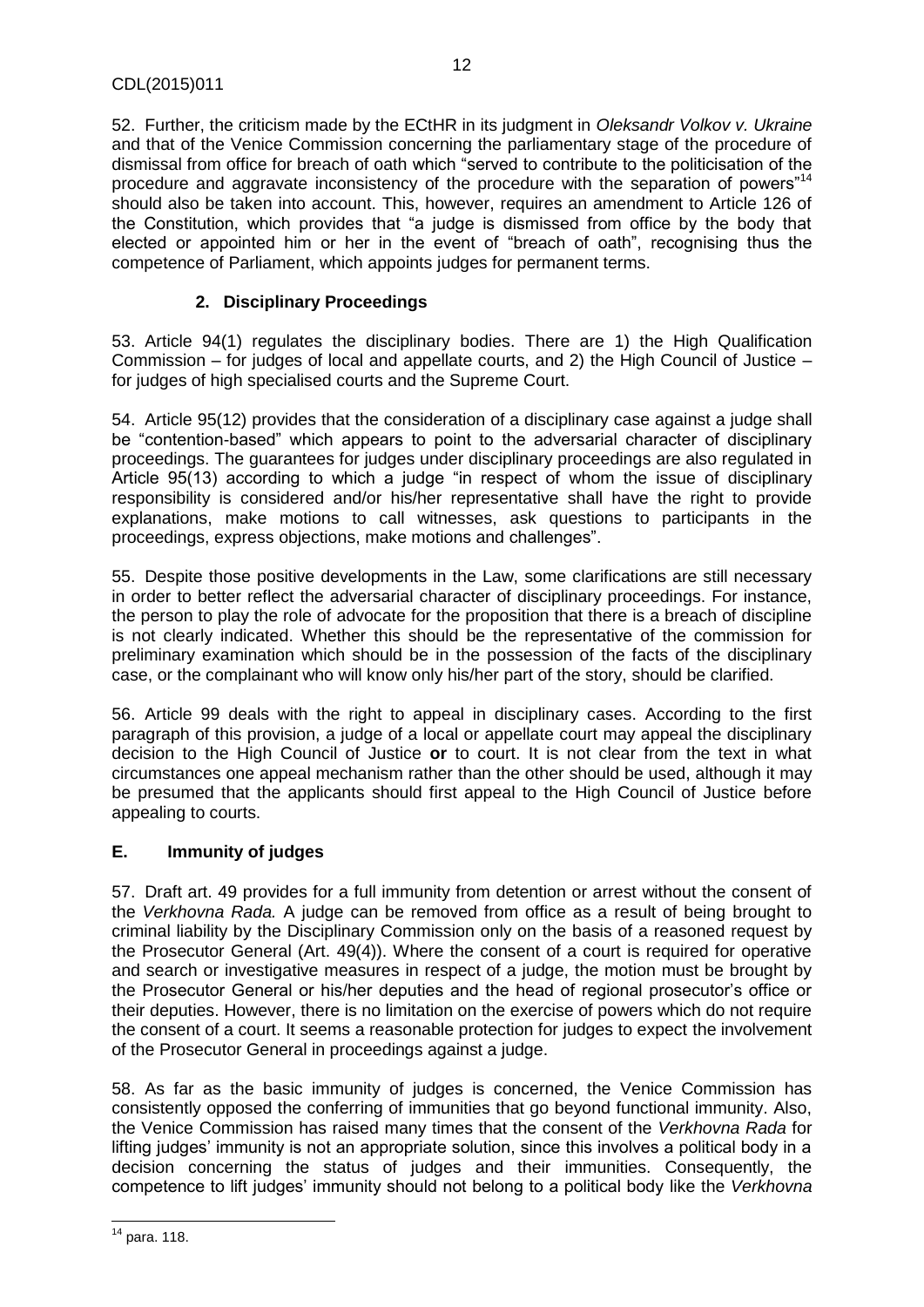*Rada,* but to a truly independent judicial authority. However, this requires an amendment to Article 126 of the Constitution which unequivocally recognises the competence of the *Verkhovna Rada* in this respect. The Venice Commission and the Directorate note that constitutional amendments concerning also the immunity of judges are currently in preparation<sup>15</sup>. According to Draft new Article 126 of the Constitution, "a judge cannot be detained without the consent of the High Council of Justice". Consequently, in case the constitutional amendment of Article 126 is adopted, the authorities will have to amend Article 49(1) of the Law accordingly.

59. Furthermore, the criteria for the lifting of such immunity should be specified and the decision should be reasoned.

# <span id="page-12-0"></span>**F. Transfer of judges**

60. A judge within a five year period (probationary period) or elected for an indefinite period may be transferred to a position of a judge in another court by the President of Ukraine (Art. 75(1) and 82(1) respectively). As a rule this transfer should be made upon a contest for vacant position (Art. 75(2) and 82(1)). However, Articles 75(3) and 82(2) provide for an exception for this general rule and provide that the transfer may be made without contest only in cases of reorganisation, liquidation or termination of the court where that judge holds the position of a judge. According to Article 19(1) of the Law, the President of Ukraine has also the power to liquidate the courts on the basis of a proposal of the State Judicial Administration. Although, during the Paris meeting, the representatives of the authorities emphasised the ceremonial role of the President in respect of liquidation of courts, the combination of Articles 19(1), 75(3) and 82(2) appear to allocate too much power to the President concerning transfer of judges. It is recommended that the Law be amended in a manner as to provide that the role of the President for transfer of judges is a formal one that may be used only on the basis of a proposal by the High Qualification Commission or the High Council of Justice.

# <span id="page-12-1"></span>**G. Qualification assessment of judges**

 $\overline{a}$ 

61. The Law provides for two different qualification assessments of judges respectively regulated in Articles 83-87 and the transitional Article 6.

# **1. Qualification Assessment in Articles 83-86**

<span id="page-12-2"></span>62. The qualification assessment in Articles 83-86 shall be made 1) upon an application by a judge requesting a verification of his/her ability to administer justice (voluntary basis) 2) upon an application for a lifetime appointment to a position of judge 3) on the basis of a decision by the High Qualification Commission in connection to a disciplinary sanction. It consists of an examination as well as a review of the judge's dossier and an interview. The dossier contains material including information about the number of cases dealt with, the number of appeals against the judge's decision which were upheld, and decisions which were overruled, the observance of time limits, the average length of time taken to deliver judgement, the number of complaints made against a judge and *etc*. (Article 85(2)).

63. In the opinion of the Venice Commission and the Directorate there is no objection to keeping a record of such matters provided that, if any conclusions are to be drawn based on such material, the judge should have an opportunity to explain any anomalies or any matters relating to these records. There is no doubt that unusual patterns of behaviour may well indicate a problem but may also be susceptible of reasonable explanations<sup>16</sup>.

<sup>15</sup> In a latter of 28 February 2015, the Chairman of the *Verhovna Rada* requested the opinion of the Venice Commission on the draft law of Ukraine "On introducing changes to the Constitution of Ukraine (On immunity of the members of the Ukrainian Parliament and judges).

<sup>&</sup>lt;sup>16</sup> See, CDL-AD (2014)007, Joint Opinion on the Draft Law Amending and Supplementing the Judicial Code (Evaluation System for Judges) of Armenia (21-2 March 2014), paras. 34 and seq.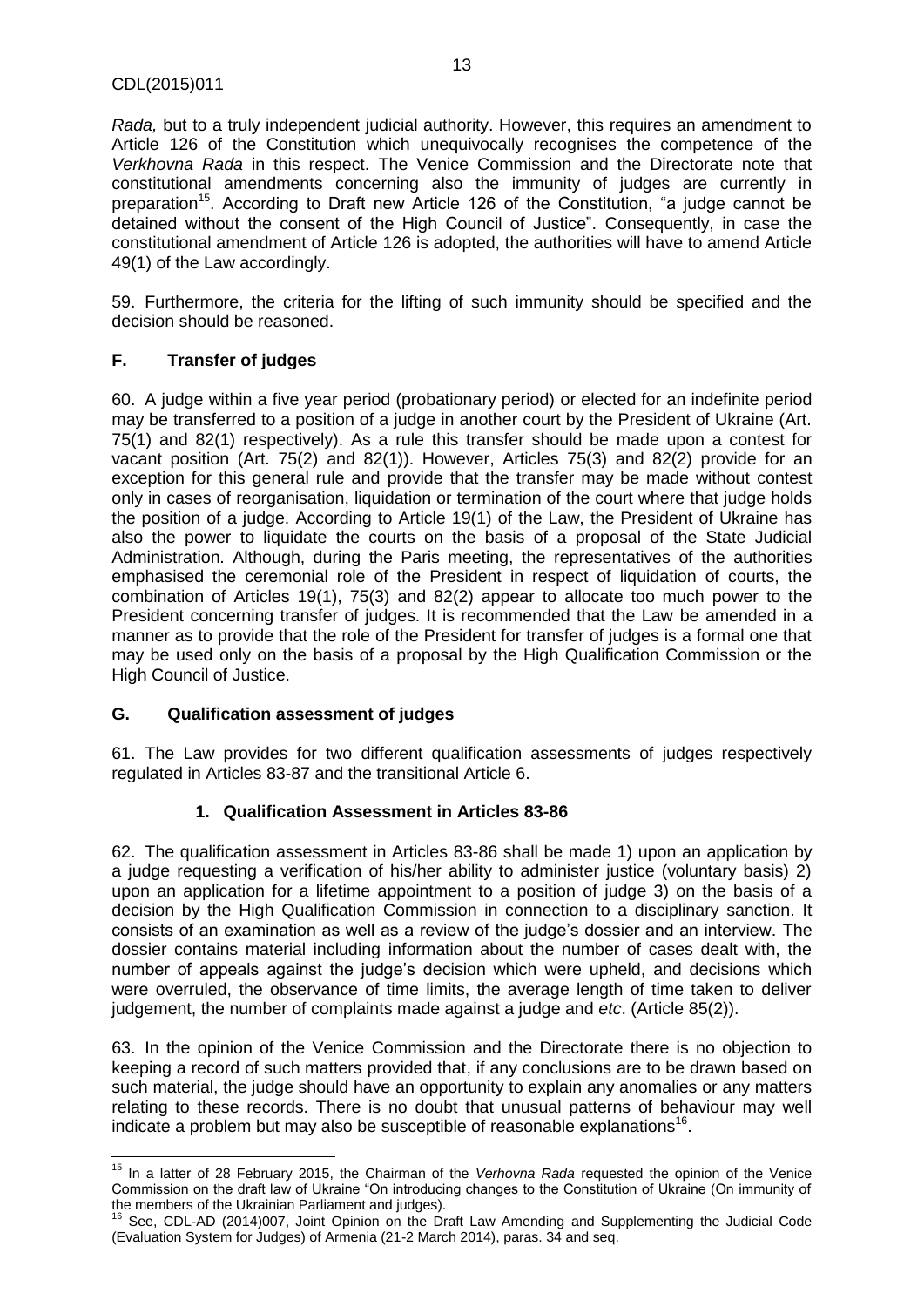$\overline{\phantom{a}}$ 

64. As the quality, not merely the quantity, of a judge's decisions must be at the heart of individual evaluation<sup>17</sup>, the criteria in Article 85(3)9 a) total number of cases considered, b) number of cancelled court decisions and d) number of modified court decisions need utmost caution and interpretation by an expert. Further, the judge's dossier on the basis of which the qualification assessment of the judge will be conducted, should concern, according to Article 85(3)10 a), number of complaints against any action of the judge. The information which should be taken into account should rather concern the complaints which have been verified and not the number of complaints against the judge concerned. Also, the judge's compliance with ethical and anti-corruption criteria (Article 85(3)11) should only be based on facts which have already been established by the competent authorities.

65. Article 88 deals with the procedure for regulatory assessment of a judge. This form of assessment "is aimed at identification of the judge's individual needs in improvement and incentives for maintaining his/her qualification at the proper level and for professional growth".

66. In the process of assessment, a questionnaire prepared by public associations on the basis of an independent evaluation, may also be attached to the judge's dossier. According to Article 88(7) this questionnaire may include such information as duration of trial, observance of judicial rules, respect by the judge for the rights of the participants to trial, communication culture, level of the judge's impartiality and level of satisfaction of the trial's participants with the judge's conduct.

67. It is clear that there is no objection to such associations forming their own assessment of a judge's work. However, the Venice Commission and the Directorate are concerned about including such assessments in the judge's dossier without even giving an opportunity to the judge to comment on it. It should not be assumed that public associations (i.e. NGOs with an interest and involvement in the judicial system) are necessarily objective. Many of them campaign for particular objectives as they are obviously entitled to do, but the degree of the judge's sympathy towards or compliance with those objectives may colour their reports.

68. Secondly, judges are often aware of matters (such as procedural requirements) which observers in court (e.g. representatives of public associations) may not know about. These matters, however, could well affect the assessment by associations on judge's performance.

69. Thirdly, a number of the matters which are described as matters which should be assessed are in fact matters which are capable of judicial determination, if necessary on appeal. These include observance of the judicial rules, the level of the judge's impartiality, the satisfaction of the participants in the trial with the judge's rulings, and objections to the conduct of the trial. These are all matters which should be brought to the attention of the judge by the parties, and, if necessary, before the appellate courts. In the absence of such interventions they are not matters proper to be recorded by observers of the trial with the intention of placing them on the judge's dossier.

70. In the opinion of the Venice Commission and the Directorate, such a procedure would risk a serious interference with the independence of judges.

# **2. Qualification assessment in the transitional Article 6**

<span id="page-13-0"></span>71. The transitional Article 6 of the Law deals with a qualification assessment of judges "in order to define whether they are capable of administering justice in relevant courts". As already observed above (point G.1) such an assessment is made under Articles 83-86 when

 $17$  See, Opinion no. 17 (2014) of the CCJE on the evaluation of Judge's work, the quality of Justice and respect for judicial independence, para. 35. Also, The Kyiv Recommendations, para. 28.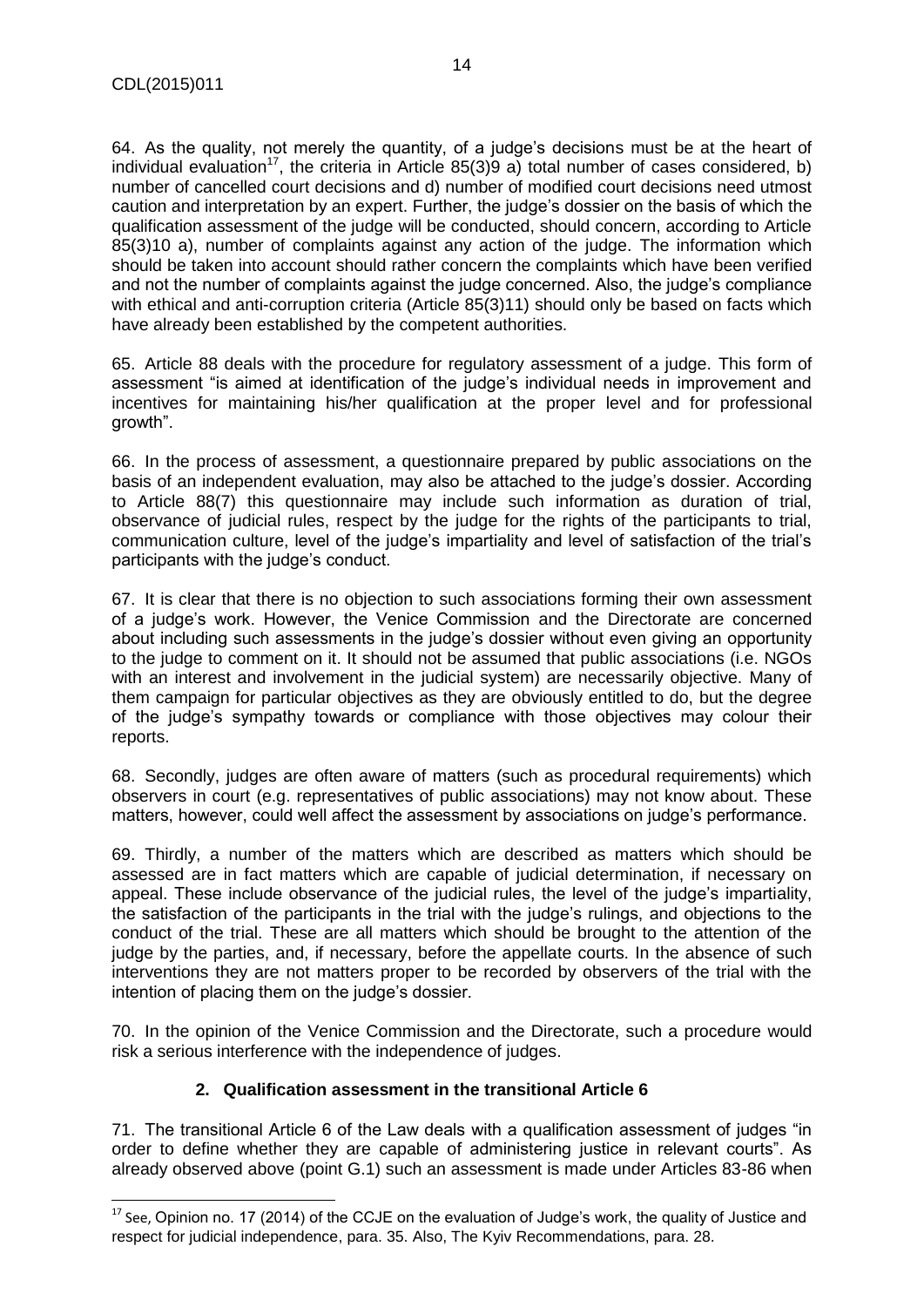a judge applies for permanent appointment or for a post senior to that in which he or she is already serving. The qualification assessment under Transitional Article 6 is a different procedure and is carried out with respect to the sitting judges under a time schedule: judges of the Supreme Court and the high specialised courts are to be assessed within six months as of the date of the enactment of this Law and judges of appellate courts, within two years of that date, and finally all other existing judges.

72. During the Paris meeting, the representatives of the authorities gave detailed explanations as to the purpose of this provision. They underlined the major problems both with corruption and incompetence among the judiciary which are a result of political influence on judges' appointments in the previous period. In addition, the representatives of the authorities also emphasised almost complete lack of public confidence in either the honesty or the competence of the judiciary. According to the representatives of the authorities, in these circumstances, the choice was between dismissing all the judges and inviting them to reapply for their positions (which would not be preferable) or assessing them in the manner now proposed by the transitional Article 6.

73. If the situation is as described by the representatives of the authorities, it may be both necessary and justified to take extraordinary measures to remedy those shortcomings. Such extraordinary measures should indeed be aimed at identifying the individual judges who are not fit to occupy a judicial position. In this respect, dismissal of every member of the judiciary appointed during a particular period would not be an appropriate solution to the problems indicated by the authorities. That is particularly so in the case of judges who were appointed in a lawful manner in a country which had a democratic system, although imperfect in many respects and allowing too great a political influence in the appointment of judges.

74. However, such measure as the qualification assessment as provided for in transitional Article 6 should be regarded as wholly exceptional and be made subject to extremely stringent safeguards to protect those judges who are fit to occupy their positions.

75. Also, Article 126 of the Constitution which provides that judges hold office for permanent terms, except the judges of the Constitutional Court of Ukraine and judges appointed to the office for the first time, should be taken into account. Any law which purported to remove every existing judge without any examination of individual liability or culpability would be a clear breach of this constitutional provision.

76. In this respect, it appears that the qualification assessment as provided in transitional Article 6 can also result in the dismissal of a judge. If the results of the initial qualification evaluation have not confirmed the judge's capability to administer justice, he/she shall be dismissed from office and sent for training to the National School of Judges followed by a repeated qualification examination. The failure of the judge concerned in the repeated qualification examination shall be the basis for the conclusion of the High Qualification Commission on sending the recommendation to the High Council of Justice for a proposal to dismiss the judge on the grounds of violation of oath.

77. It is true that the breach of oath is provided for by Article 126 of the Constitution as a reason for dismissal of judges from office. However, the failure of a judge in the repeated qualification examination in transitional Article 6, is not mentioned among the grounds for liability for "breach of oath" provided for in Article 97(2) which may lead to confusion. For the Venice Commission and the Directorate, the transitional Article 6 requires the backing of a constitutional amendment to authorise it.

78. For the Venice Commission and the Directorate, it is not appropriate that this matter, which introduces a substantial change in the Law and which could have important consequences, be dealt with in the transitional provisions as now proposed. The matter needs to be dealt with in a substantive legal provision in much more detail and requires constitutional underpinning. During the Paris meeting, the representatives of the authorities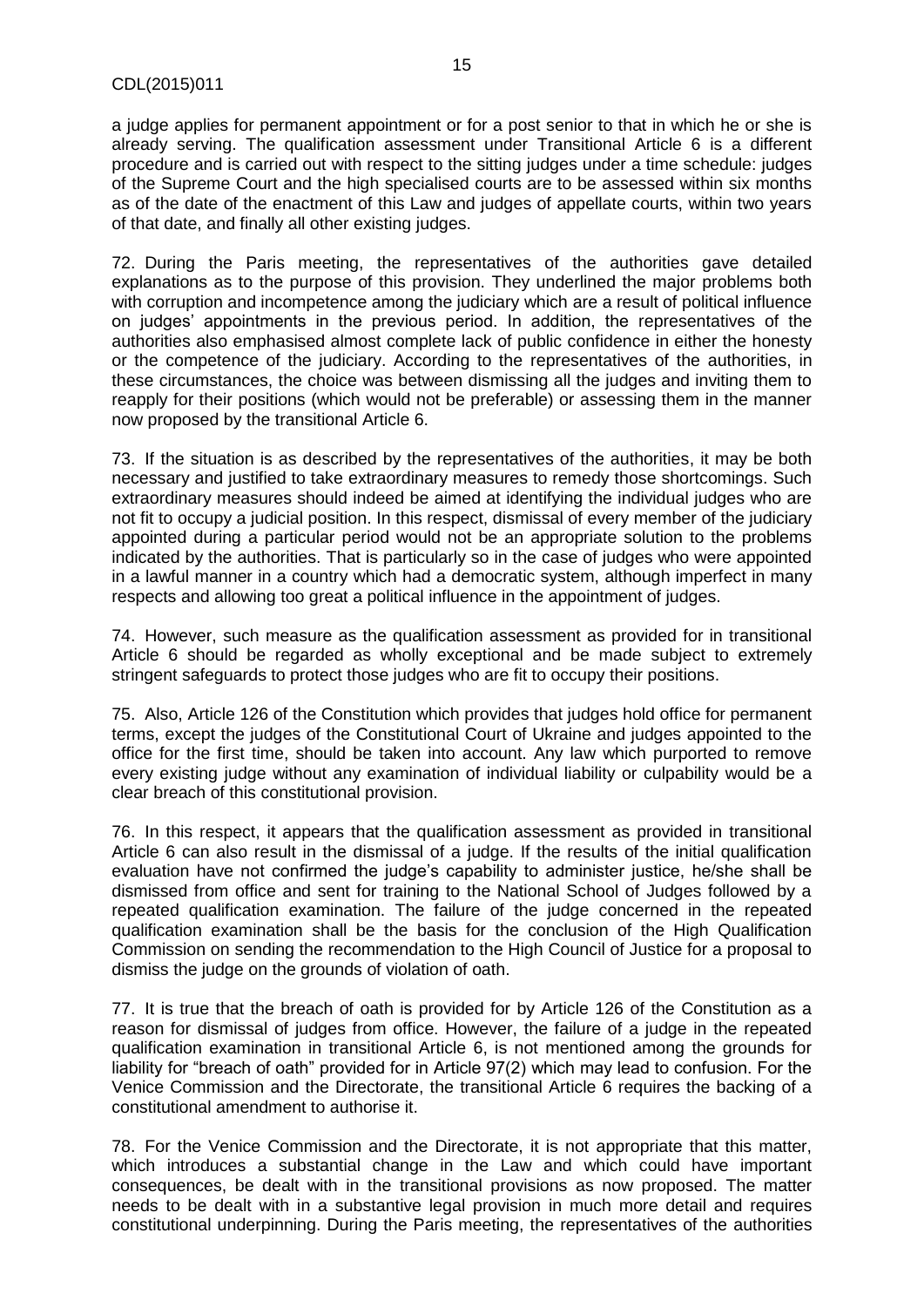$\overline{\phantom{a}}$ 

underlined that the detailed provisions in Articles 83-86 (point G.1 above) may also be used for the purpose of qualification assessment provided by the transitional Article 6. The Venice Commission and the Directorate do not consider however that those provisions which are appropriate when dealing with permanent appointment of judges are necessarily appropriate in respect of the qualification assessment as regulated in the transitional Article 6.

79. Further, the specialisation of judges in this qualification examination should also be taken into account. Judges will very often during their career engage in a degree of specialisation. Some will remain generalists and pursue a career across a broad spectrum, but others will specialise to a greater or lesser extent. In some cases the specialisation may be very marked. In many systems, some of the judges deal only with a narrow range of cases in which they will be expected to have a very profound knowledge. Therefore, if a written examination is to be required of existing judges to enable them to keep their present positions, those examinations would have to be extremely targeted and in some cases even individualised. It may be doubted whether such a procedure would be practicable and in principle the idea of targeted or even individualised examinations presents its own difficulties. It would seem preferable, therefore, that the assessment to be carried out under the transitional Article 6 would focus on the individual judge's work record rather than taking the form of a written examination.

80. According to the transitional Article, the procedure of qualification assessment must be carried out by the High Qualification Commission. There is an obvious logistic problem since a body of nine persons could not possibly carry out all of these examinations, interviews and reviews of dossiers within the timeframe envisaged. It would be reasonable that the High Qualification Commission be authorised to employ persons to carry out examinations in the nature of a screening process. The High Qualification Commission may then be entrusted with the task of making the decision. It is clear that such a procedure would require to be authorised by the legislation.

81. Lastly, given that the High Qualification Commission has numerous ordinary functions under the Law, the appointment of a special commission to carry out this task in relation to the existing judges should also be considered. Such a commission should consist of senior judges and former judges of undoubted integrity, if necessary with the assistance of suitably qualified and independent persons from outside Ukraine. Its procedures should be subject to all necessary safeguards for the rights of the individual judge affected, including rights of appeal to a court of law.

# <span id="page-15-0"></span>**H. Amendments to the Law on High Council of Justice**

82. The composition of the High Council of Justice is regulated in Article 131 of the Constitution. The High Council consist of twenty members. The *Verhovna Rada*, the President, the Congress of Judges, the Congress of Advocates and the Congress of Representatives of Higher Legal Educational Establishments and Scientific Institutions, each appoint three members to the High Council of Justice, and all Ukrainian Conference of employees of the Prokuratura appoint two members of the High Council of Justice. In addition, the Chairman of the Supreme Court of Ukraine, the Minister of Justice and the Prosecutor General are ex officio members of the High Council.

83. In its previous opinions, the Venice Commission has criticised the composition of the High Council in Article 131 of the Constitution and considered that a substantial part or a majority of the High Council should be judges elected by their peers<sup>18</sup>. This would evidently require a constitutional amendment.

<sup>&</sup>lt;sup>18</sup> See e.g. CDL-AD(2013)014 Opinionn on the Draft Law on Amendments to the Constitution, Strengthening the independence of Judges and on the Changes to the Constitution proposed by the Constitutional Assembly of Ukraine (14-15 June 2013), para. 35 and CDL-AD(2010)026 Joint Opinion on the Law on the Judicial System and the Status of Judges of Ukraine, by the Venice Commission and the Directorate of Co-operation within the Directorate General of Human Rights and Legal Affairs of the Council of Europe (Venice, 15-16 October 2010).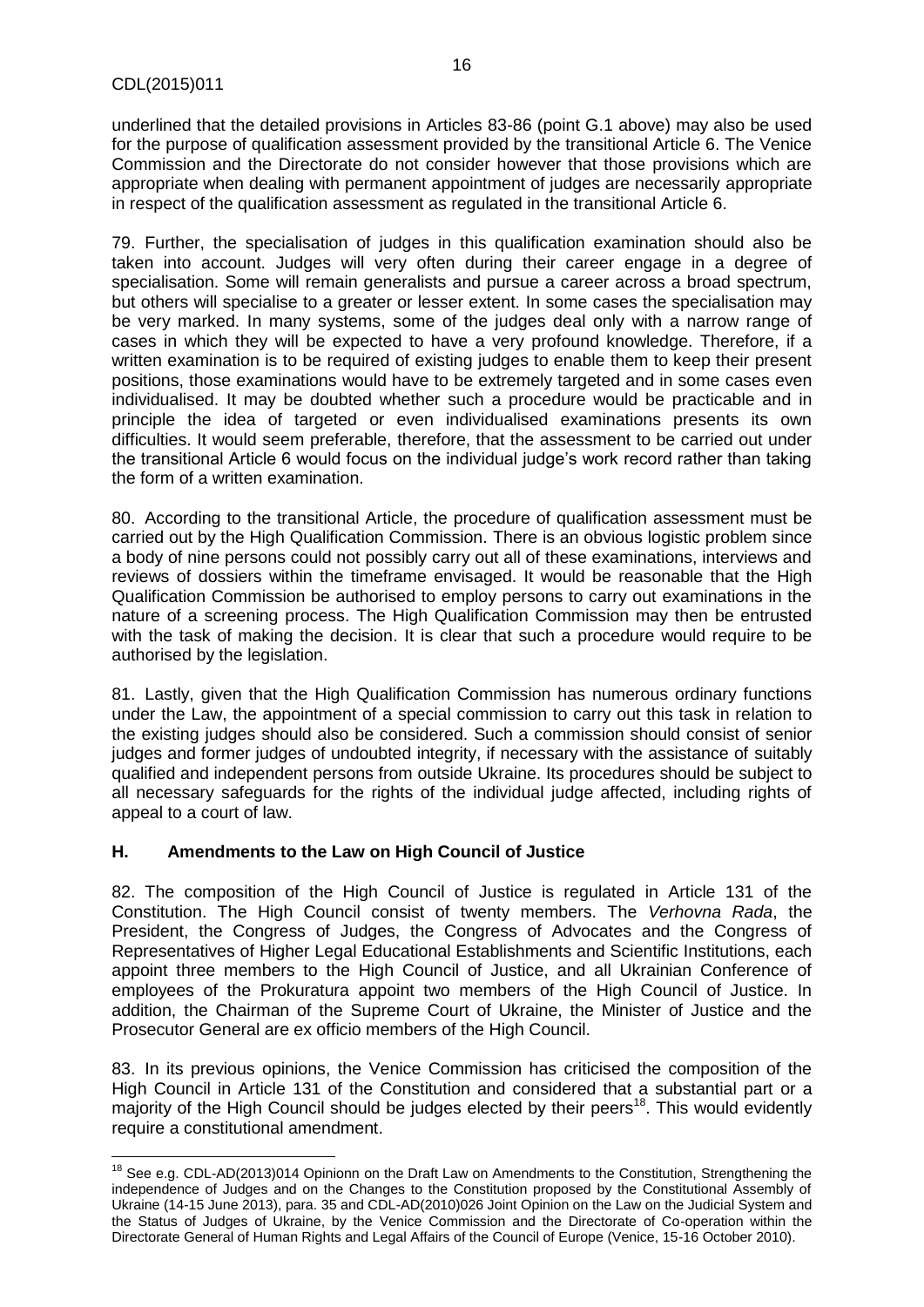84. The amendments to the Law on High Council of Justice may be seen as an attempt to ameliorate the current provisions so far as is possible within the constraints of the constitutional framework and represent as much improvement as is possible within that framework and display a degree of legal ingenuity. According to the amendments introduced in Articles 8-13 of the Law on High Council of Justice:

- of the three members to be appointed by the Verkhovna Rada, two should be judges or retired judges:
- of the three members to be appointed by the President, on the basis of a competition, two should be judges or retired judges;
- three members to be appointed by the Congress of Judges should be judges or retired judges;
- of the three members to be appointed by the Congress of Advocates, one should be a judge or a retired judge;
- of the three members to be appointed by the Congress of the representatives of law schools, one should be a judge or a retired judge;
- of the two members to be appointed by all Ukrainian Conference of Prosecutors, one should be a judge or a retired judge.

85. The judge members should have at least fifteen years of experience as judge.

86. While this system has the merit of ensuring that the majority of the members of the High Council will be judges and as such, is a positive development, those judges will not be elected by their peers as previously recommended by the Venice Commission.

87. In the case of election of the members by the President (Article 9 of the Law on High Council of Justice as amended), a separate competition is to be organised under the rules to be set out by the President. It follows that a future President might provide for different rules for the competition.

88. Further, the High Council of Justice still retains functions in relation to appeals by the prosecutors and for this reason it is preferable for the prosecutors to remain sufficiently represented in the High Council of Justice. In this connection, it would be advisable to lift the obligation imposed on the Ukrainian Conference of Prosecutors to include a judge among the members that it appoints.

89. Also, a structure containing only judges with more than 15 years of experience may not be regarded as properly representative.

90. For the Venice Commission and the Directorate, the system introduced by the amendments, despite the improvements, cannot be regarded as a permanent solution to the current problems. During the Paris meeting, the representatives of authorities also assured that the amendment of the Law on High Council of Justice was a temporary solution, while the constitutional amendments are under way.

# <span id="page-16-0"></span>**V. Conclusion**

91. Generally, the Law appears to be coherent, well put together and appear to follow the previous Venice Commission recommendations on many points. The strengthening of the role of the Supreme Court as the guarantor of the unity of the jurisprudence, the emphasis put on the formal character of the role of the President in temporary appointments, introduction of a list of grounds for liability for "breach of oath" in order to exclude wide discretion of disciplinary authorities, introduction of a scale of sanctions for disciplinary liability allowing application of sanctions in a proportionate manner and detailed provisions for qualification examination of judges before lifetime appointments or other promotions are examples of improvements in the Law as amended.